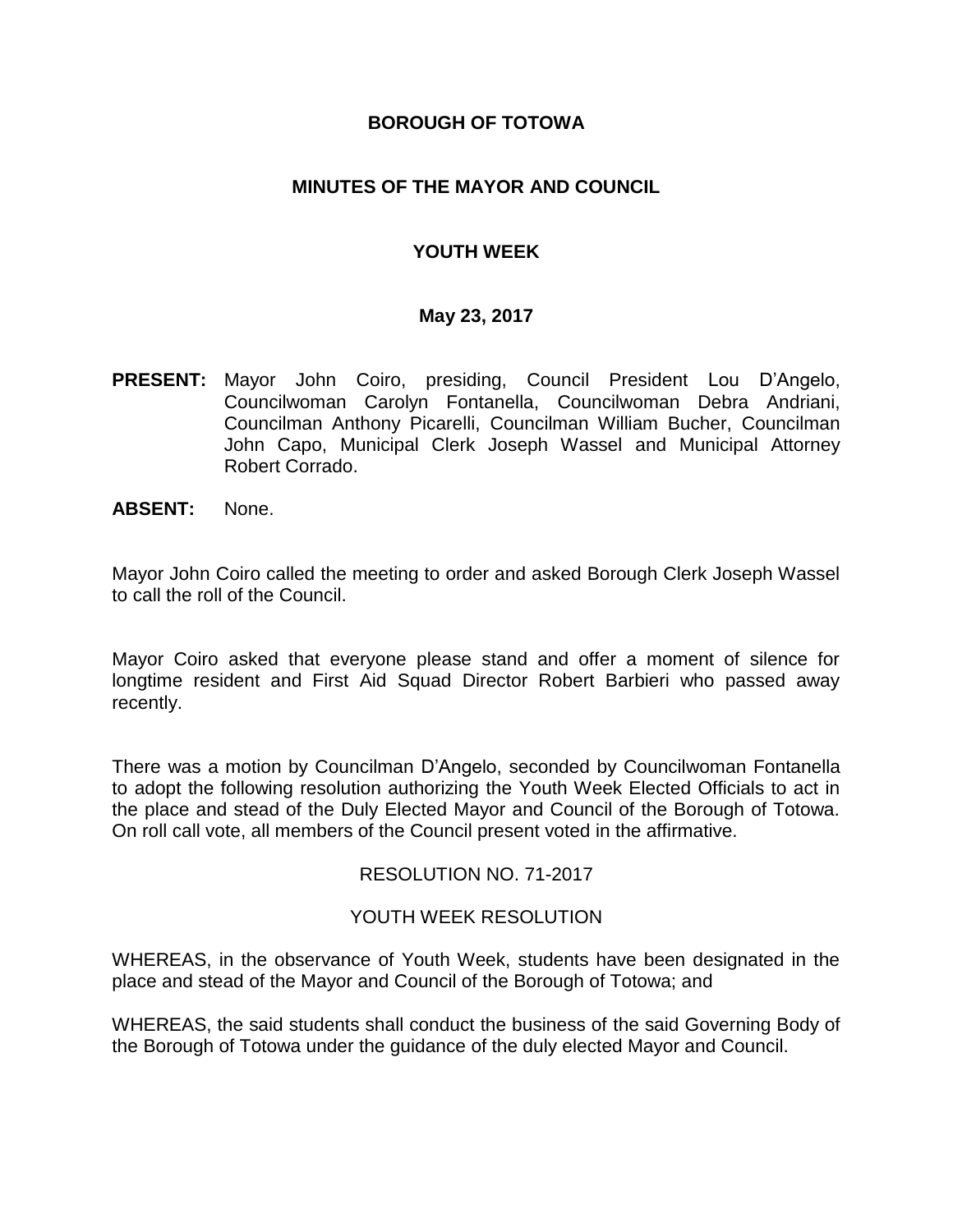NOW, THEREFORE, BE IT RESOLVED, by the Mayor and Council of the Borough of Totowa, County of Passaic, State of New Jersey, that any and all actions taken on behalf of said Governing Body are hereby and herewith ratified and confirmed as the official actions of the Mayor and Council as if the same were acting directly and in person.

Mayor Coiro on behalf of the Mayor and Council presented each Youth Week Elected Official with their own "name plate" and congratulated all participants on their election to their respective positions and their dedication to learning more about the Government process and the Borough of Totowa.

Youth Week Mayor Gianna Stirone called the meeting to order and asked Borough Clerk Lilly Tea to call the roll of the 2017 Youth Week Council.

- **PRESENT:** Mayor Gianna Stirone, presiding, Councilman Marco Riccio, Councilwoman Alexandra Dimitrakiou, Councilwoman Taylor Hill, Councilman Aidan Apito, Councilwoman Adrianna Hortas, Councilwoman Alexa Vazquez, Municipal Clerk Lilly Tea and Municipal Attorney Jake Barnes.
- **ABSENT:** None.

Mayor Stirone asked everyone to stand for the Prayer and the Pledge of Allegiance to the Flag.

Borough Clerk Tea recited the following Prayer of the Meeting: Dear Lord, the Mayor and Council pray, that courage and strength abundant be given that the actions of this Council be of benefit to all of the residents of the Borough of Totowa. Lord, we also pray, that you give courage and strength to the Youth Week Mayor, Council and Officials, so that we may fulfill our duties—under the guidance of this duly elected Mayor and Council—to the best of our abilities. And Lord, may you bless our families and friends, teachers and school officials, who have come out tonight, for all of their love and support.

Borough Clerk Tea led everyone in the Pledge of Allegiance to the Flag with the public participating.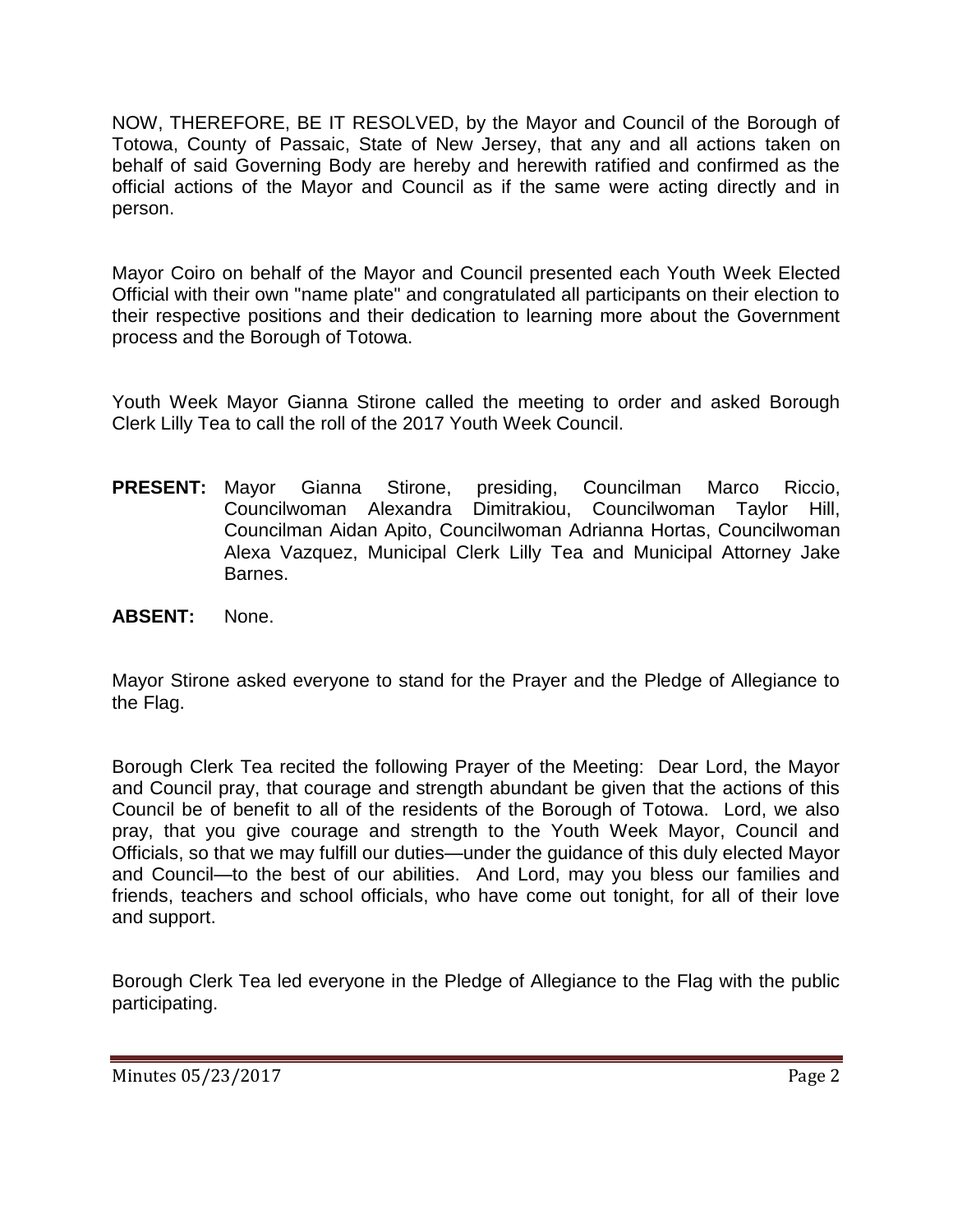Mayor Stirone asked Borough Clerk Tea to read the statement of the meeting.

Borough Clerk Tea read the following statement: This meeting of the Mayor and Council held on this day is being held in accordance with Chapter 231, P.L. 1975 of the State of New Jersey as amended. The agenda for this meeting has been prepared and distributed to the Mayor and Council and a copy has been on file in the Office of the Borough Clerk.

There was a motion by Councilman Riccio, seconded by Councilwoman Dimitrakiou to dispense with the regular order of business in order to hold a public hearing on Ordinance No. 05-2017 as advertised. On roll call vote, all members of the Youth Week Council present voted in the affirmative.

Borough Clerk Tea announced that Ordinance No. 05-2017 has been advertised for a public hearing for Tuesday, May 23, 2017.

Borough Clerk Tea read the legal notice and the title of Ordinance No. 05-2017.

There was a motion by Councilman Riccio, seconded by Councilwoman Dimitrakiou to open the public hearing. On roll call vote, all members of the Youth Week Council present voted in the affirmative.

Mayor Stirone asked if there were any citizens who wish to be heard on Ordinance No. 05-2017.

CITIZENS HEARD:

There were no citizens who wished to be heard.

There was a motion by Councilman Riccio, seconded by Councilwoman Dimitrakiou to close the public hearing. On roll call vote, all members of the Youth Week Council present voted in the affirmative.

Minutes 05/23/2017 Page 3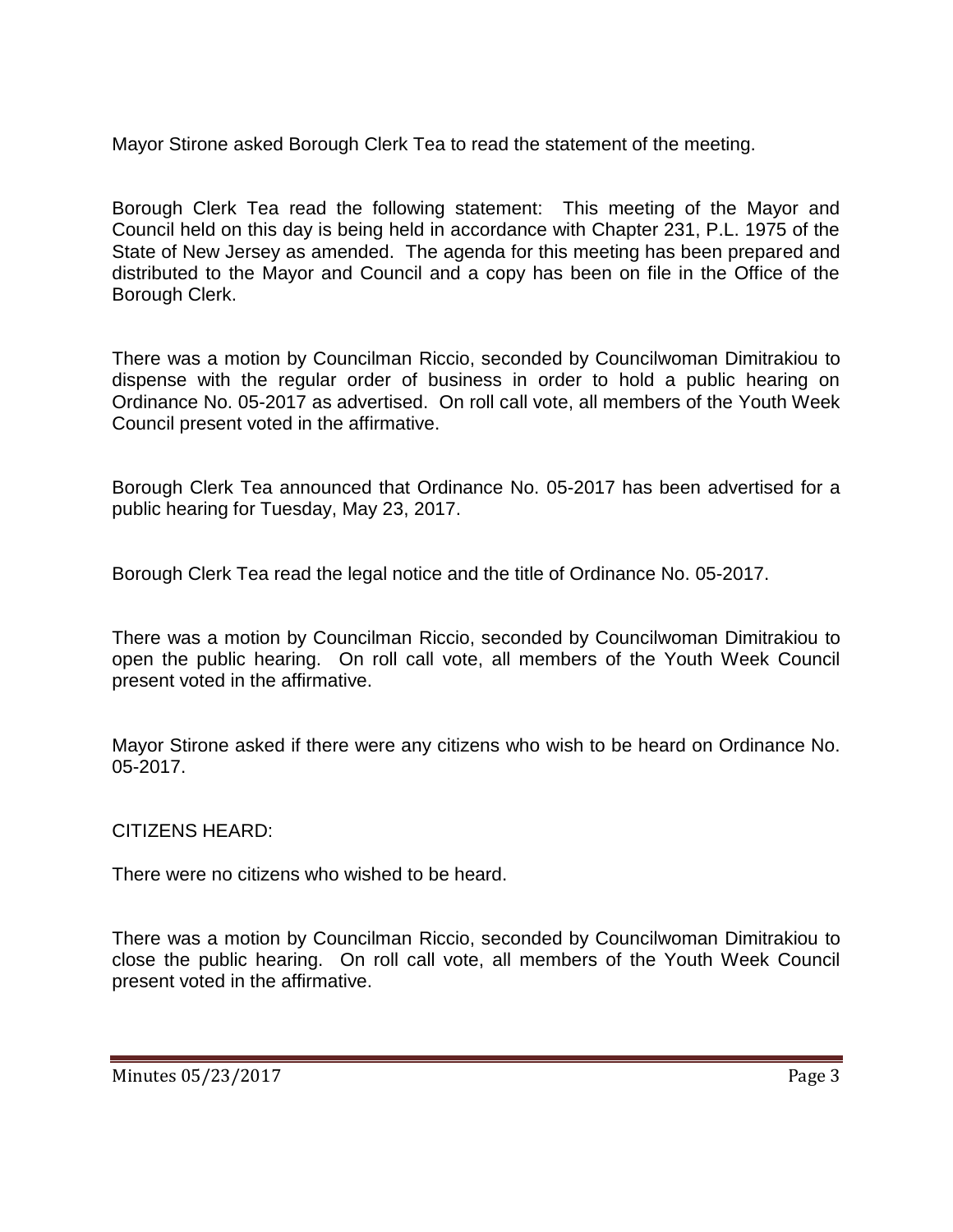Borough Clerk Tea read Ordinance No. 05-2017 by title:

# **ORDINANCE NO. 05-2017**

# **AN ORDINANCE TO AMEND THE ORDINANCE FIXING THE ANNUAL SALARIES AND WAGES OF THE OFFICIALS, EMPLOYEES AND THE APPOINTEES OF THE BOROUGH OF TOTOWA, COUNTY OF PASSAIC, STATE OF NEW JERSEY**

There was a motion by Councilman Riccio, seconded by Councilwoman Dimitrakiou that Ordinance No. 05-2017 pass second and final reading. On roll call vote, all members of the Youth Week Council present voted in the affirmative.

There was a motion by Councilman Riccio, seconded by Councilwoman Dimitrakiou to revert to the regular order of business. On roll call vote, all members of the Youth Week Council present voted in the affirmative.

Mayor Stirone asked if any Members of the Council, the Borough Clerk or the Borough Attorney wished to address the Council.

Borough Attorney Jake Barnes: Gave the following report.

Honorable Mayor and Council:

The Borough of Totowa received grants from Passaic County as a sub-grantee of the State of New Jersey from funding provided by the United States Department of Housing and Urban Development Hurricane Irene Disaster Recovery Program as well as from the State Department of Environmental Protection Green Acres Program to implement the Community Development Block Grant – Disaster Recovery Program. These funds were used to acquire five (5) homes along the Passaic River which were damaged by Hurricane Irene. These homes have been demolished and were converted to open space for community-wide use.

In March of 2015, the New Jersey Supreme Court ruled that the Council on Affordable Housing's administrative process had become non-functioning and returned primary jurisdiction over affordable housing matters to the trial courts. The Supreme Court also established a transitional process for municipalities to file a declaratory judgment action with the Superior Court to obtain a judicial version of the substantive certification that they had received or applied for in accordance with the previous regulations. The Supreme Court afforded wide discretion to the 15 Mount Laurel Judges in addressing these Declaratory Judgment actions and enabled the Trial Judges specifically to grant municipalities a period of time within which to prepare a compliant Affordable Housing Fair Share Plan. The Borough of Totowa applied for and received immunity through May 19, 2017. At that time, I will request that the Borough of Totowa continue to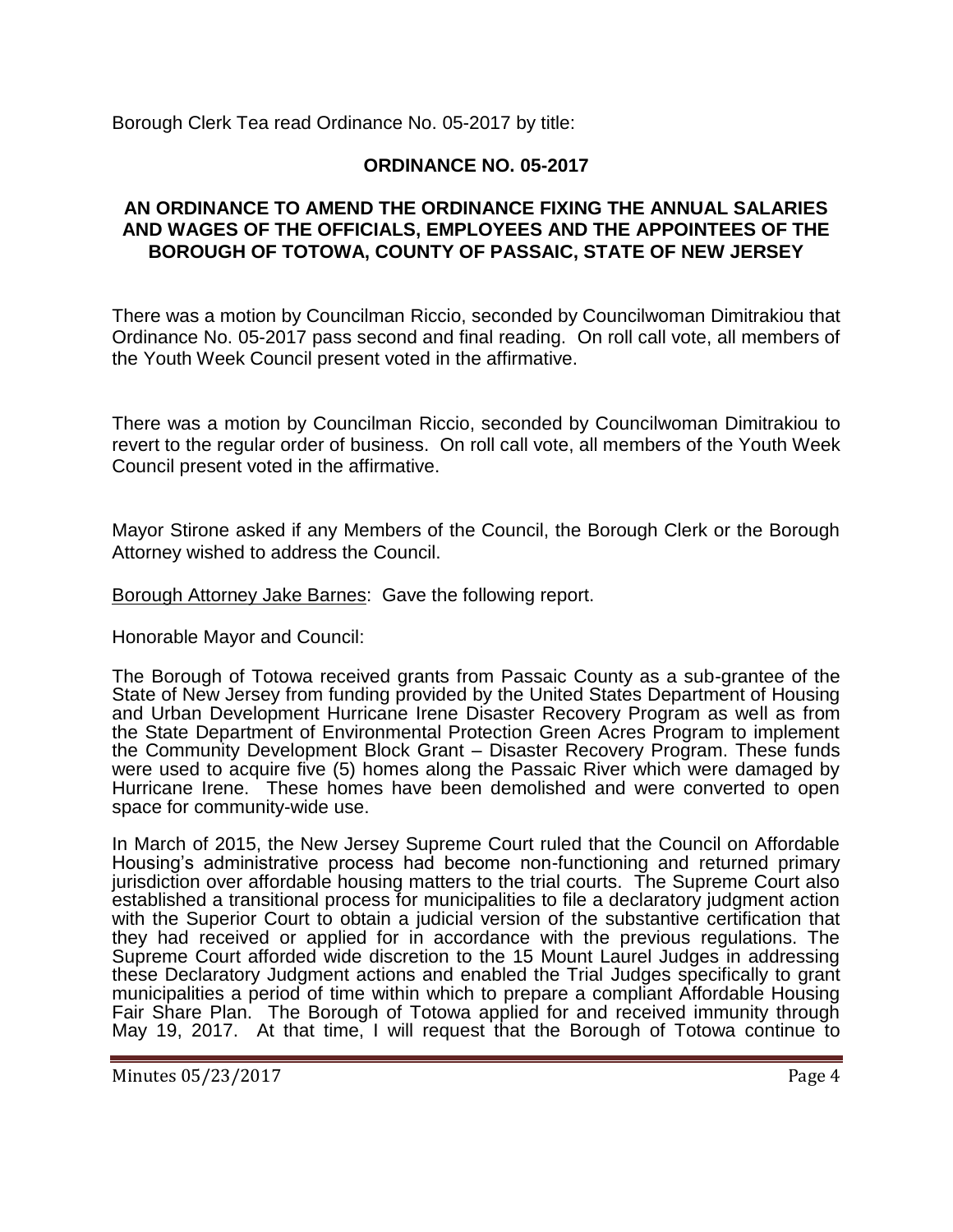receive immunity until our Fair Share Hearing is scheduled. Our office has worked closely with our Municipal Planner, Engineer and Planning Board Attorney to make sure that Totowa has met every Court imposed deadline in this process and to further ensure that the Borough of Totowa will meet their constitutional obligations under its Affordable Housing mandate in accordance with the State of New Jersey Fair Housing Act.

I will provide you with status reports and updates as we move forward on these projects and mandated tasks.

Mayor Stirone asked if any citizens wished to be heard.

CITIZENS HEARD:

There were no citizens who wished to be heard.

There was a motion by Councilman Riccio, seconded by Councilwoman Dimitrakiou to approve the Minutes of the Mayor and Council for the meeting of May 9, 2017. On roll call vote, all members of the Youth Week Council present voted in the affirmative.

COMMITTEE OF FINANCE:

Borough Clerk Tea announced that we will now have a report from the Tax Assessor and then the Tax Collector.

Tax Assessor Natalie Rofail: Gave the following report.

Honorable Mayor and Council:

2017 began with a decrease in total ratables from 2016 of approximately 22.7 million dollars. This decrease was due to decreases in assessments through tax appeals. The Assessment/Sale ratio increased from 103.60% to 107.41%.

The 2017 Tax Appeal deadline for Totowa was April 1, 2017. The Passaic County Board of Taxation received nearly 3,200 appeals to date, of which 45 were filed by Totowa taxpayers. These appeals were heard on May 11 $<sup>th</sup>$ . The judgments for these</sup> appeals should be received by the end of June. Twenty-eight (28) State Tax Court appeals were filed for 2017. Eighty (80) Tax Court cases have been settled or withdrawn over the past year, leaving a pending total of 144 at the State level. The Borough Tax Counsel, Appraiser and I continue to negotiate settlements or prepare for trial.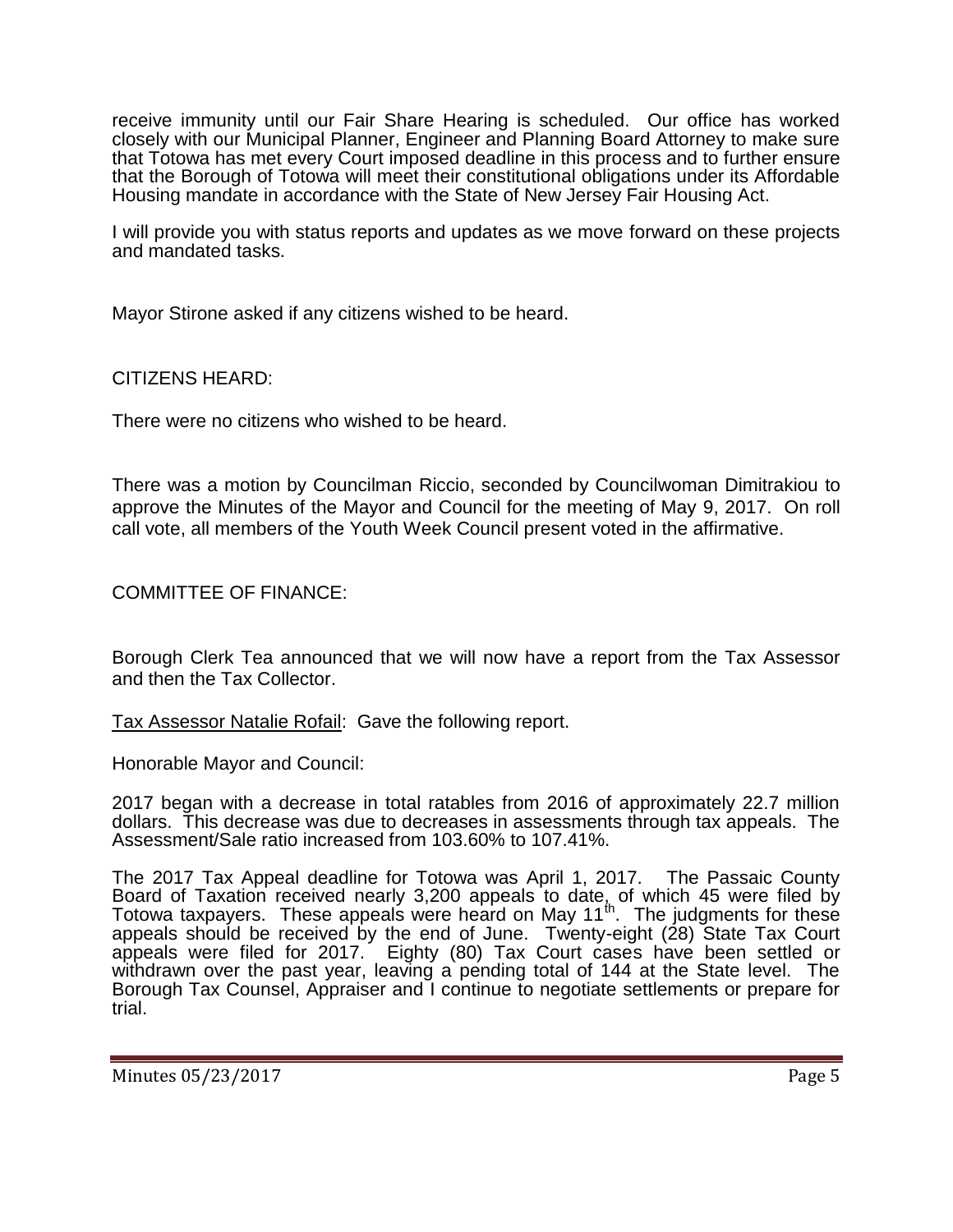Two-Hundred forty-seven (247) deeds were processed in 2016 which is an increase of twenty-seven over the year prior. Of these 247, only 169 involved an exchange of money. So far for 2017, fifty-seven deed transactions have been recorded but only twenty-six are considered valid for sales analysis. As always, should you have any questions or comments, please stop by the office.

Tax Collector Nicolette Juliano: Gave the following report.

Honorable Mayor and Council:

In Totowa, there are 3,819 line items in total. Seventy-six (76) are for vacant land and 3,431 are for residential properties. There are 243 commercial properties, 67 industrial properties and two farms. Other property types include 101 exempt properties, nine railroad properties, one telephone item, one public utility, two schools, 65 public properties, seven charitable properties, nine cemeteries and 18 miscellaneous items.

Taxes collected in the year 2017 thus far equal \$24,704,172.35 and we have collected 2016 past due taxes in the amount of \$306,087.03. The amount distributed to the County/Open Space and Added Assessment taxes are \$8,311,544.33. Totowa Schools received \$6,716,449.20 and Passaic Valley High School received \$3,982,554.54. Our collection percentage rate for 2016 was reported at 97.36%.

In 2016, tax deductions were given in the Borough of Totowa to 106 senior citizens, 14 disabled persons, 225 veterans and 77 widow of veterans.

Tax appeals have resulted in \$52,795.02 being refunded to taxpayers thus far in the year 2017. Reporting on our tax liens, there are five outside liens and one municipal lien.

There was a motion by Councilman Apito, seconded by Councilman Riccio to approve Resolution No. 2017-12 for the payment of bills. On roll call vote, all members of the Youth Week Council present voted in the affirmative.

There was a motion by Councilman Apito, seconded by Councilman Riccio to adopt the following Resolution For Adopting A Change To An Existing Deferred Compensation Plan. On roll call vote, all members of the Youth Week Council present voted in the affirmative.

# RESOLUTION NO. 72-2017

RESOLUTION FOR ADOPTING A CHANGE TO AN EXISTING DEFERRED COMPENSATION PLAN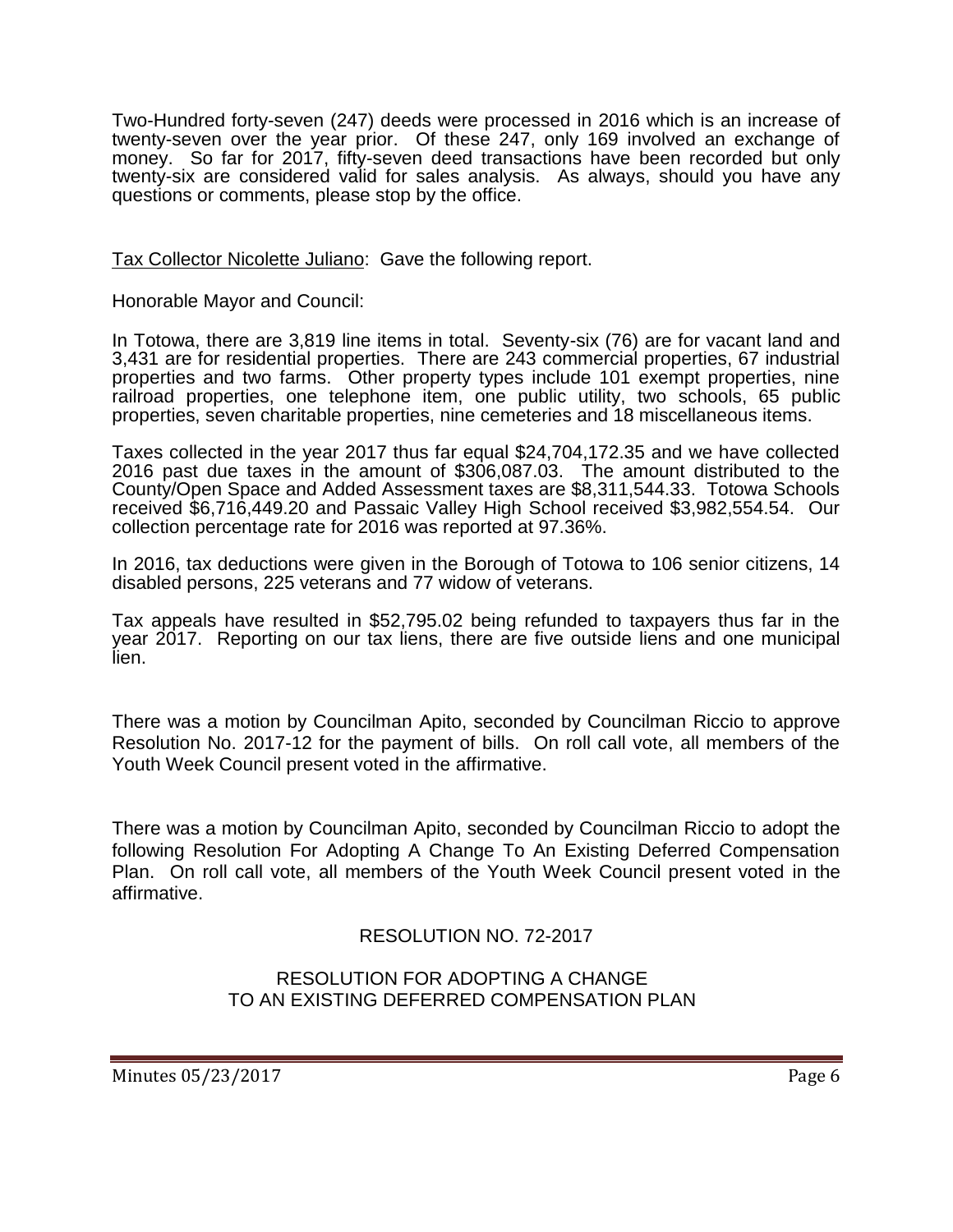WHEREAS, the Borough of Totowa by resolution adopted a Deferred Compensation Plan (hereinafter referred to as the "Plan") effective January 7, 1991, for the purpose of making available to eligible employees the accrual of tax benefits under a Section 457 Deferred Compensation Plan; and

WHEREAS, the Borough of Totowa desires to provide for Designated Roth Contributions and/or In-plan Roth Conversions under its Plan.

NOW, THEREFORE, BE IT RESOLVED that the Mayor and Council of the Borough of Totowa does hereby adopt the attached Amendment, which Amendment has been approved by the Division of Local Government Services and assigned identifier 83-PD-VALIC-061912, to Deferred Compensation Plan Document, identifier 81-PD-VALIC-103111, to be part of and incorporated into its existing Deferred Compensation Plan Document.

BE IT FURTHER RESOLVED that a certified copy of this resolution shall be forwarded to the Director of the Division of Local Government Services.

There was a motion by Councilman Apito, seconded by Councilman Riccio to approve payment to the various Marching Bands for the 2017 Memorial Day Parade. On roll call vote, all members of the Youth Week Council present voted in the affirmative.

COMMITTEE ON PUBLIC SAFETY:

Borough Clerk Tea announced that we will have a report from the Police Chief and then the Fire Chief.

Police Chief Devyn DiPasquale: Gave the following report.

Honorable Mayor and Council:

Our department will participate in the countywide Aggressive Driving Enforcement Program during the Memorial Day holiday weekend while working with the Passaic County Traffic Officers and the New Jersey Division Of Highway Traffic Safety.

We have had several citizen complaints about speeding on Shepherds Lane, Barnert Avenue and Bogert Street. We have stepped up radar patrols in those areas. The Speed Trailer/Monitor was also placed out by our Department of Public Works on Columbus Avenue and Willard Avenue.

We will place an order with the Beyer Ford Fleet Dealership in East Hanover to purchase two new 2017 Ford Interceptor Police Sedans. These sedans are an All-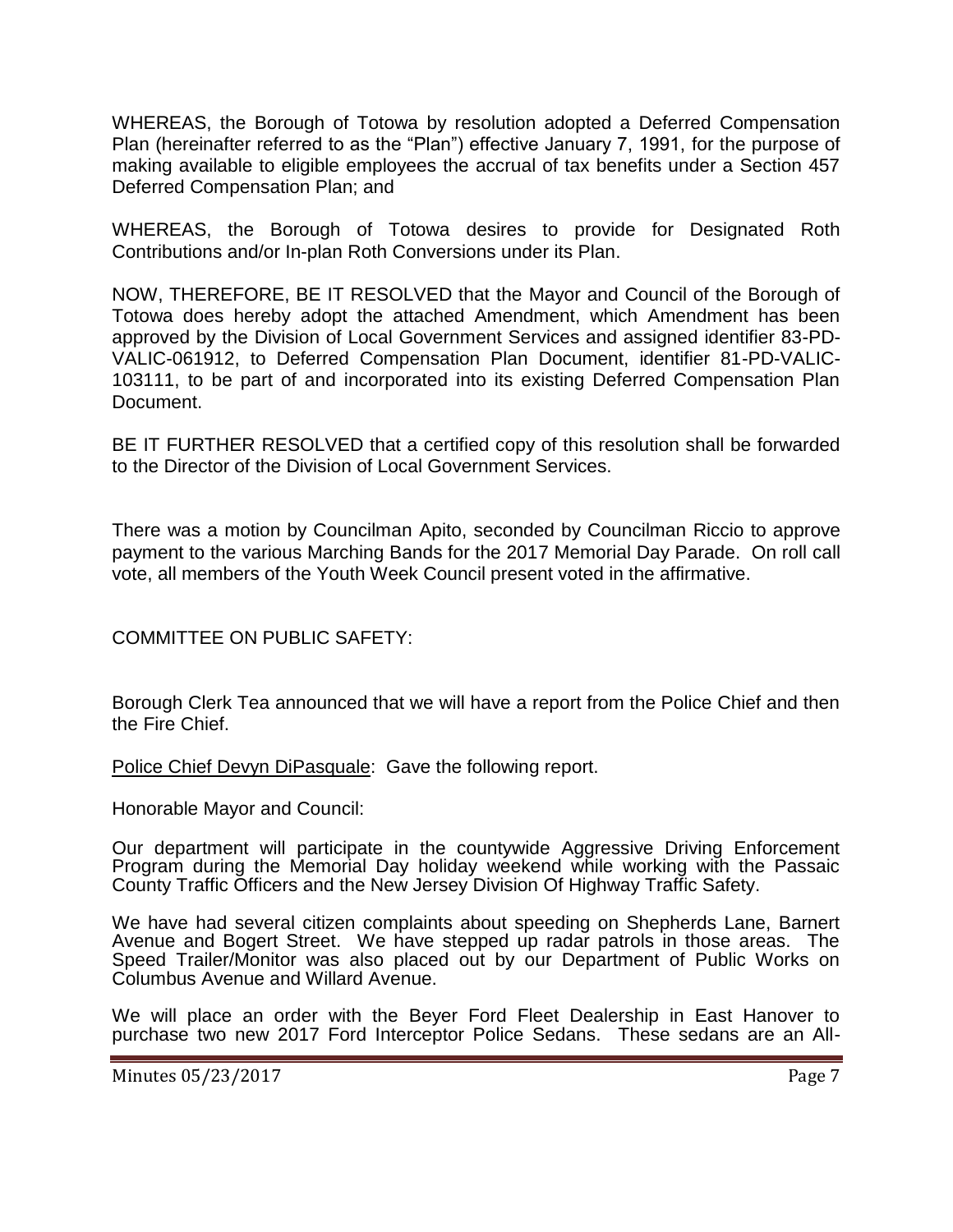Wheel Drive Model with the special "Police Package". We received a very good price through the Morris County Cooperative Pricing Council. We are also looking to upgrade our three unmarked/detective cars because of age and high mileage issues.

We are currently involved in the statewide "Click It or Ticket" Program during the month of May. This is in an effort to increase the use of seatbelts and cut down on crash injuries.

We want to see everyone have a safe, happy and healthy summer.

Fire Chief Rachel Alecci: Gave the following report.

Honorable Mayor and Council,

The Totowa Fire Department has responded to 405 fire calls for 2016 and has responded to 108 fire calls as of May 8, 2017. All of our firefighters have completed their required fire courses and their annual training classes. Our membership continues to increase having six new members joining the department in 2016-2017. The Junior Firefighter Program also continues to grow, and directly feeds into the main fire department. The junior firefighters get appointed by the Mayor and Council at the age of 16, and can then transition into the department following their completion of the fire academy at the age of 18.

In October 2016, the Fire Department conducted a fire safety program at Memorial School, as well as the local nursery schools within the Borough.

The Fire Department battled numerous fires during the past year, including a house fire on Battle Ridge Trail, an industrial fire on West End Road, and most recently a threealarm fire on Boyle Avenue, involving two homes and a dumpster, and an electrical fire on the corner of Boyle Avenue and Union Boulevard. Thanks to the prompt and dedicated response of the volunteers, there were no injuries to any family or department members.

I would like to thank the numerous mutual aid fire departments that responded to assist our borough firefighters including the Township of Wayne, the City of Paterson, the City of Passaic, the City of Clifton, the Borough of West Paterson, the Township of Little Falls and the Borough of Haledon. Everyone worked together to ensure the safety of our residents, as well as to extinguish these fire emergencies in a prompt manner. I urge all residents and business owners to maintain smoke detectors and carbon monoxide detectors in order to alert and potentially prevent or minimize the damage caused by these emergencies in the future.

Three of our senior firefighters were recognized for their years of unselfish service to the Fire Department. Claude Kranik for 60 years of service, Frank Sperling for 50 years of service, and the late Eugene Ridgeway for 50 years of service. Their commitment to the borough has been a fine example for our current members. A plaque commemorating our volunteers' years of service to the fire department was presented to the Mayor and Council at the annual firemen's dinner in March, and is currently on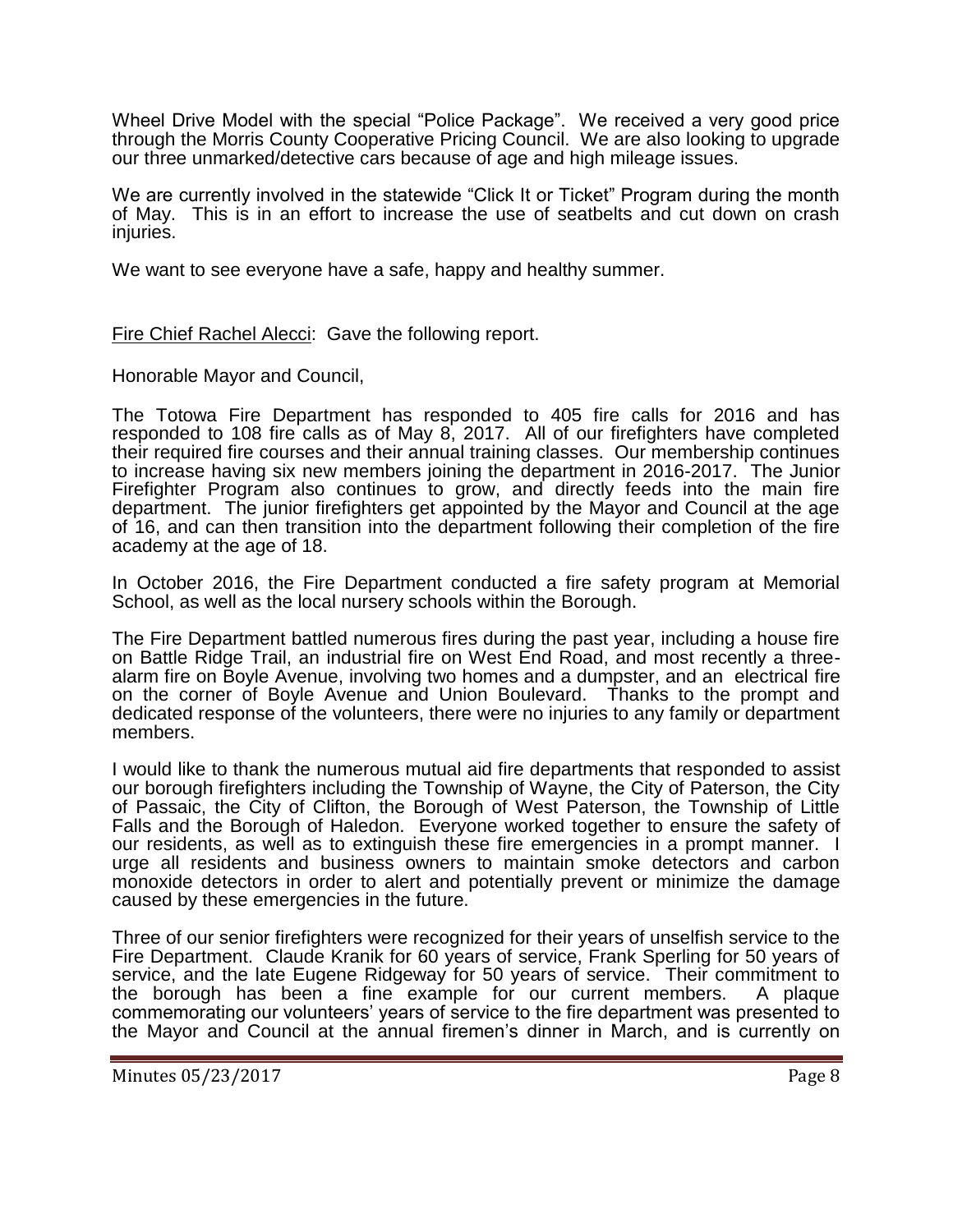display at the Borough Hall.

On May 28, 2017 at 12:00 pm, the Totowa Fire Department will hold its annual Memorial Day Ceremony at the Fireman's Monument on the front lawn of the Municipal Building. All are welcomed to attend.

There was a motion by Councilman Riccio, seconded by Councilwoman Dimitrakiou to adopt the following Resolution Authorizing The Purchase And Delivery Of Three Vehicles For The Borough Of Totowa Police Department. On roll call vote, all members of the Youth Week Council present voted in the affirmative.

## RESOLUTION NO. 73-2017

## RESOLUTION AUTHORIZING THE PURCHASE AND DELIVERY OF THREE VEHICLES FOR THE BOROUGH OF TOTOWA POLICE DEPARTMENT

WHEREAS, the Borough of Totowa Police Chief has requested that three new police vehicles be purchased and added to the Borough of Totowa fleet; and

WHEREAS, more specifically, the Police Chief has recommended that two new patrol vehicles be purchased for the Department as well as one unmarked utility vehicle for the Detective Bureau; and

WHEREAS, the Mayor and Council of the Borough of Totowa have determined that there is a need for three new police vehicles in order to maintain and keep the fleet updated; and

WHEREAS, the Mayor and Council of the Borough of Totowa desire to authorize the purchase of these vehicles; and

WHEREAS, Morris County Cooperative Pricing Council Contract No. 15-A has been awarded to Beyer Ford, 170 Ridgedale Avenue, Morristown, New Jersey 07962 for the purchase of the two 2017 Ford Police Interceptor Sedans and one 2017 Ford Police Interceptor Utility and all related equipment; and

WHEREAS, pursuant to the applicable New Jersey State laws, the purchase of the police vehicles may be authorized without public bidding.

NOW, THEREFORE, BE IT RESOLVED, that the Mayor and Council of the Borough of Totowa do hereby authorize the purchase of two 2017 Ford Police Interceptor Sedans from Beyer Ford in the amount of \$24,766.00 per vehicle and one 2017 Ford Police Interceptor Utility in the amount of \$25,760.00 for a total cost of \$75,292.00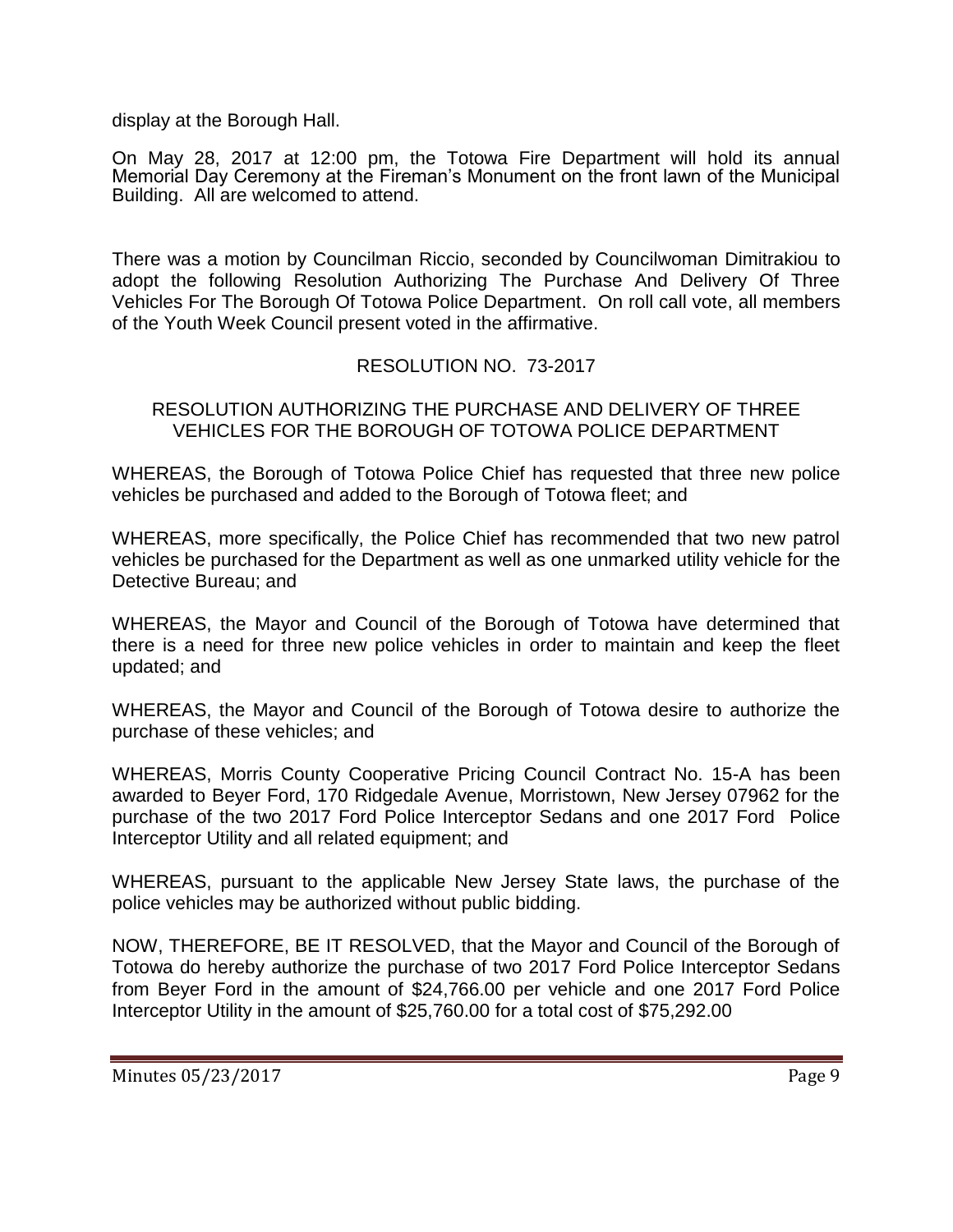BE IT FURTHER RESOLVED, that the Mayor and Municipal Council of the Borough of Totowa do hereby authorize the Municipal Clerk and Police Chief to execute any and all instruments relating thereto.

COMMITTEE ON PUBLIC WORKS:

Borough Clerk Tea announced that we will now have a report from the Superintendent of Public Works.

Superintendent of Public Works James Both: Gave the following report.

Honorable Mayor and Council:

This time of year the Department of Public Works is very busy getting all the parks and fields in the Borough of Totowa in shape, and maintaining each of these fields on a daily basis for the Borough's Spring sports programs. With sports programs extending their seasons, our fields need a lot more maintenance and attention.

One of the improvements for our fields includes the installation of an irrigation system at our football/baseball field. There will also be a lawn care company treating all of our parks and fields.

Along Union Boulevard, we mulch all the decorative trees and we also plant flowers in every one of the 300 planters we have throughout the Borough of Totowa.

The Department of Public Works is preparing to paint the town pool in order for it to be ready for opening day on Saturday, June 17, 2017. Painting the pool uses approximately 140 gallons of paint.

Our Road Maintenance program, which is also done this time of year, consists of patching and fixing potholes that were created during the winter months.

We began our annual fire hydrant flushing throughout the Borough, which includes flushing and exercising approximately 505 hydrants.

There was a motion by Councilwoman Hortas, seconded by Councilwoman Vazquez to adopt the following Resolution Authorizing The Purchase And Delivery Of A Leak Detection System And Necessary Appurtenances For The Water Department. On roll call vote, all members of the Youth Week Council present voted in the affirmative.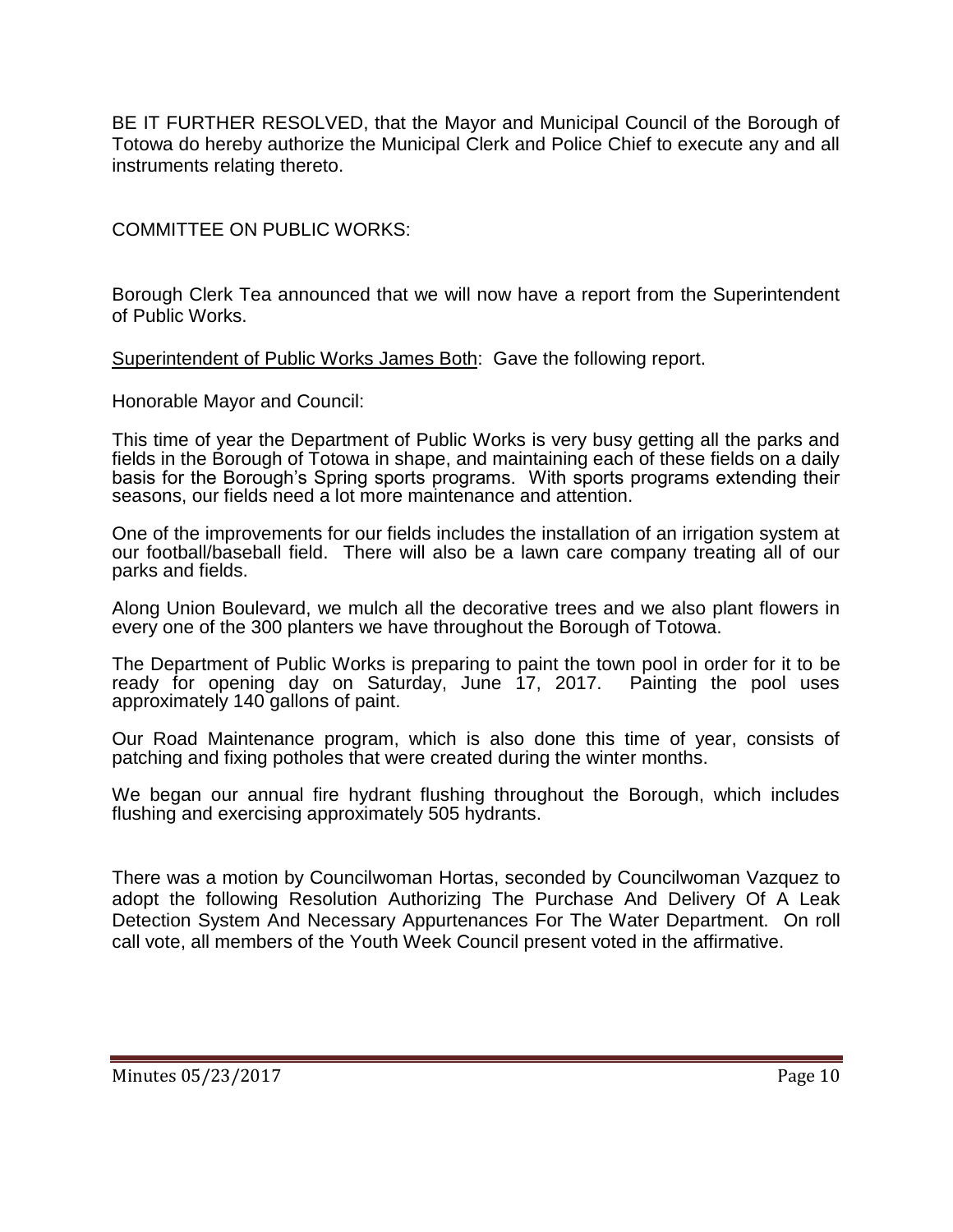# RESOLUTION NO. 74-2017

#### RESOLUTION AUTHORIZING THE PURCHASE AND DELIVERY OF A LEAK DETECTION SYSTEM AND NECESSARY APPURTENANCES FOR THE WATER DEPARTMENT

WHEREAS, the Borough of Totowa Department of Public Works ("DPW") Superintendent has requested that a new Leak Detection System and necessary appurtenances be purchased for use by the DPW; and

WHEREAS, the Mayor and Council of the Borough of Totowa have determined that there is a need for this equipment which will allow the DPW to locate water leaks quicker and make the repairs; and

WHEREAS, the DPW Superintendent solicited proposals for the purchase and delivery of this equipment; and

WHEREAS, A.P. Certified Testing LLC, 5 Jayne Terrace, Ringwood, New Jersey 07456 submitted a quote for the purchase and delivery of one PL2000 Multi-Freq Pipe Locator and related equipment in the amount of \$14,390.00, a copy of which is on file in the office of the Borough of Totowa Municipal Clerk; and

WHEREAS, the Mayor and Council of the Borough of Totowa desire to authorize the purchase of this Leak Detection System and necessary appurtenances; and

WHEREAS, pursuant to the applicable New Jersey State laws, the purchase of this equipment may be authorized without public bidding.

NOW, THEREFORE, BE IT RESOLVED, that the Mayor and Council of the Borough of Totowa do hereby authorize the purchase and delivery of one PL2000 Multi-Freq Pipe Locator and necessary appurtenances in the amount of \$14,390.00.

BE IT FURTHER RESOLVED, that the Mayor and Municipal Council of the Borough of Totowa do hereby authorize the Municipal Clerk and DPW Superintendent to execute any and all instruments relating thereto.

COMMITTEE ON ENGINEERING & PUBLIC PROPERTY:

Borough Clerk Tea announced that we will now have a report from the Municipal Engineer.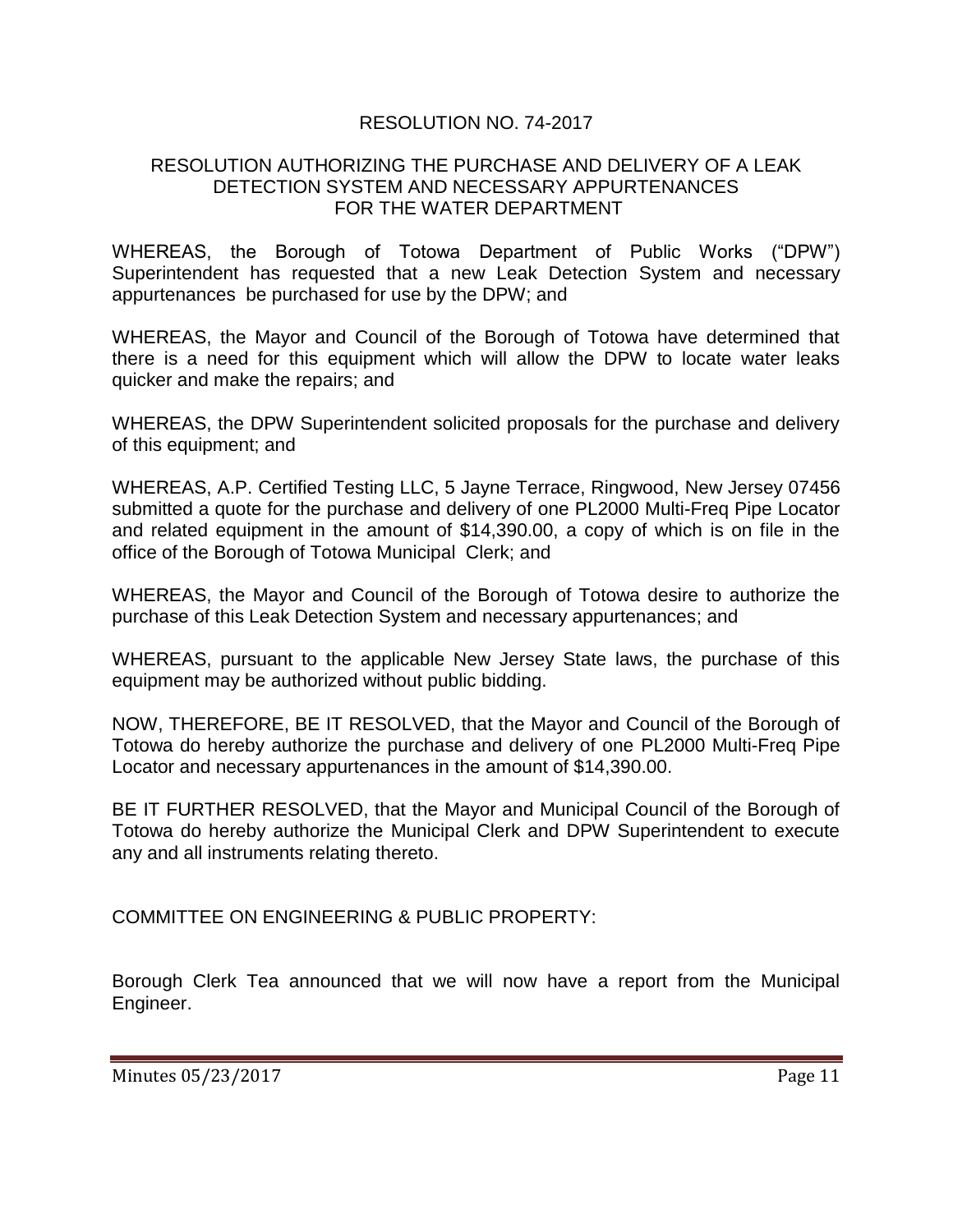# Municipal Engineer David Tovar: Gave the following report.

Honorable Mayor and Council:

## Hobart Place Improvements

This project received a \$140,000 Municipal Aid Grant from the NJDOT. The project consists of the installation of replacement concrete vertical curb, installation of ADA compliant curb ramps, and the milling and paving of the road from Crosby Avenue to Barnert Avenue. The Notice to proceed for the project was issued on March 22, 2017 and the established contract completion date is June 20, 2017. The contractor has substantially completed the project, with the exception of final restorations and completion of corrective work. Our office is in the process of scheduling a final inspection to identify any required corrective work.

#### Tennis Court at Lincoln Field

This project is partially funded with a County Open Space Grant. The Borough recently awarded a contract to Sita Construction Co. Inc. for the construction of a tennis court at Lincoln Fields near the PAL building. The preconstruction meeting was held on Friday, May 12, 2017 at which time the Notice to Proceed was issued. A contract completion date of August 13, 2017 has been established. We are in the process of reviewing shop drawings and anticipate that site work should commence the first week of June.

#### Riverview Drive Pump Station Improvements

We were recently authorized to design various improvements to the Riverview Drive<br>Pump Station. The proposed improvements will include the replacement of the The proposed improvements will include the replacement of the comminutors (grinders), slide gates, gate valves, grating above the wet well, and various other improvements. We are in the process of completing the design.

#### Hobart Place and Gordon Avenue Improvements

This project received a \$145,000 Municipal Aid Grant from the NJDOT. This project is for the continuation of improvements to Hobart Place and Gordon Avenue. The project consists of the installation of replacement concrete vertical curb, installation of ADA compliant curb ramps, and the milling and paving of the roads from Crosby Avenue to Union Boulevard. We were recently authorized to proceed with the design of the project. We have completed the preparation of the required base maps and have started the initial design of the project.

#### Furler Street Improvements

This project received a \$235,000 Municipal Aid Grant from the NJDOT. The project consists of the milling and paving of Furler Street for its entire length. We were recently authorized to proceed with the design of the project. We have completed the preparation of the required base maps and have started the initial design of the project.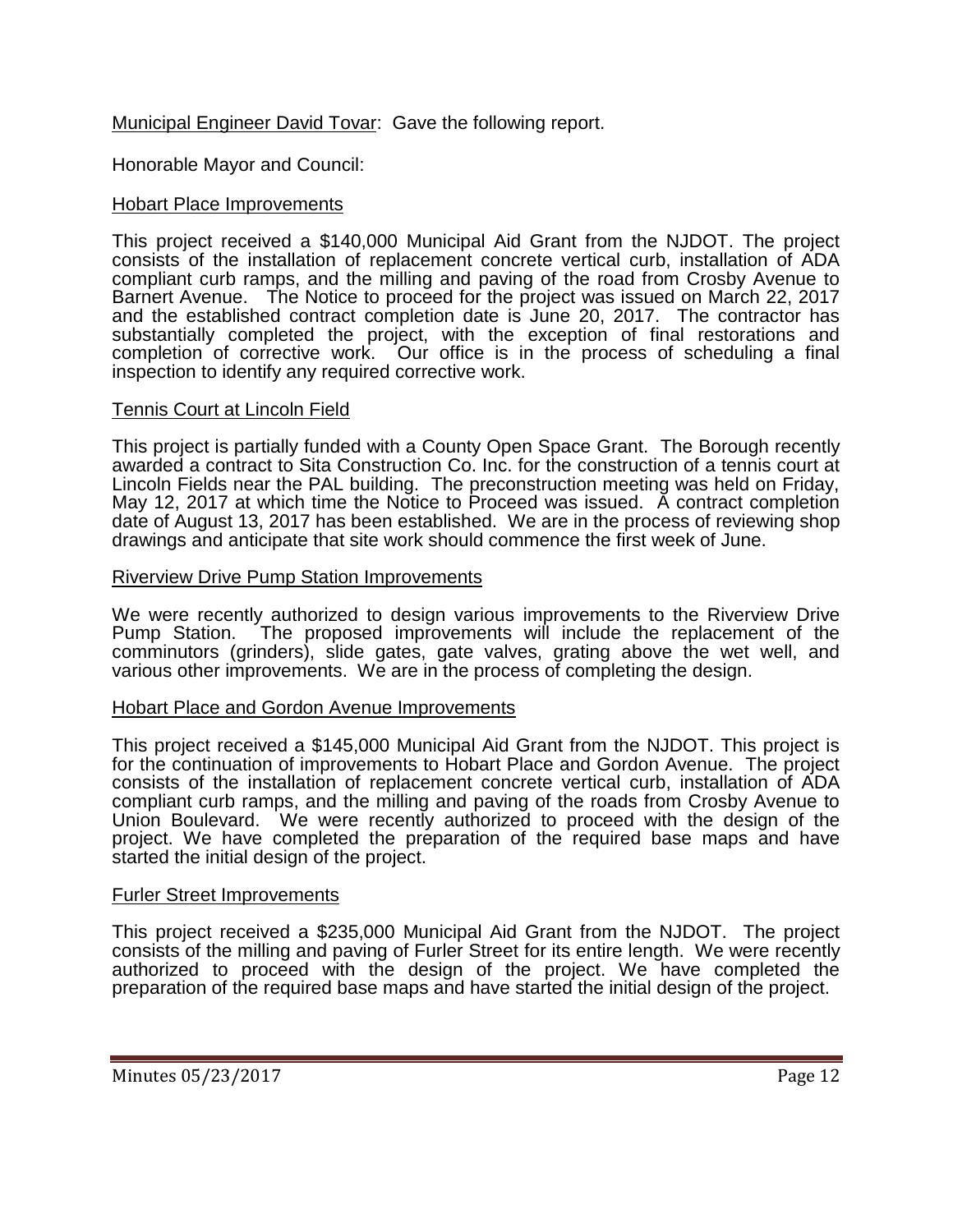There was a motion by Councilwoman Dimitrakiou, seconded by Councilwoman Hill to authorize the purchase of two new trimmers for the Department of Public Works. On roll call vote, Councilman Riccio, Councilwoman Dimitrakiou and Councilwoman Hill all voted in the affirmative, while Councilman Apito, Councilwoman Hortas and Councilwoman Vazquez all voted in the negative, creating a tie vote. Borough Clerk Tea explained that in the Borough form of government, in the event there is a tie vote, the Mayor votes to break the tie. Borough Clerk Tea asked Mayor Stirone to vote. Mayor Stirone voted in the affirmative and the motion passed four votes to three.

COMMITTEE ON LIAISON & INSPECTION:

There was a motion by Councilwoman Hill, seconded by Councilwoman Hortas to adopt the following Resolution Authorizing An Agreement Between The City Of Paterson, Department Of Health And Human Services, Division Of Health And The Borough Of Totowa. On roll call vote, all members of the Youth Week Council present voted in the affirmative.

# RESOLUTION NO. 75-2017

# RESOLUTION AUTHORIZING AN AGREEMENT BETWEEN THE CITY OF PATERSON, DEPARTMENT OF HEALTH AND HUMAN SERVICES, DIVISION OF HEALTH AND THE BOROUGH OF TOTOWA

WHEREAS, the Mayor and Council of the Borough of Totowa desire to enter into a health services agreement with the City of Paterson, Department of Health and Human Services, Division of Health; and

WHEREAS, pursuant to the agreement, the City of Paterson, Department of Health and Human Services, Division of Health will furnish health services of a technical and professional nature pursuant to N.J.S.A. 26:3A2-1, et seq., and N.J.S.A. 40A:65-1, et seq.; and

WHEREAS, these technical and professional services include but are not limited to public health administration, health education, public health nursing education, promoting and providing immunization, tuberculosis control, sexually transmitted disease control and HIV/Aids prevention; and

WHEREAS, the term of this agreement shall be for a three (3) year period effective July 1, 2016 through June 30, 2019; and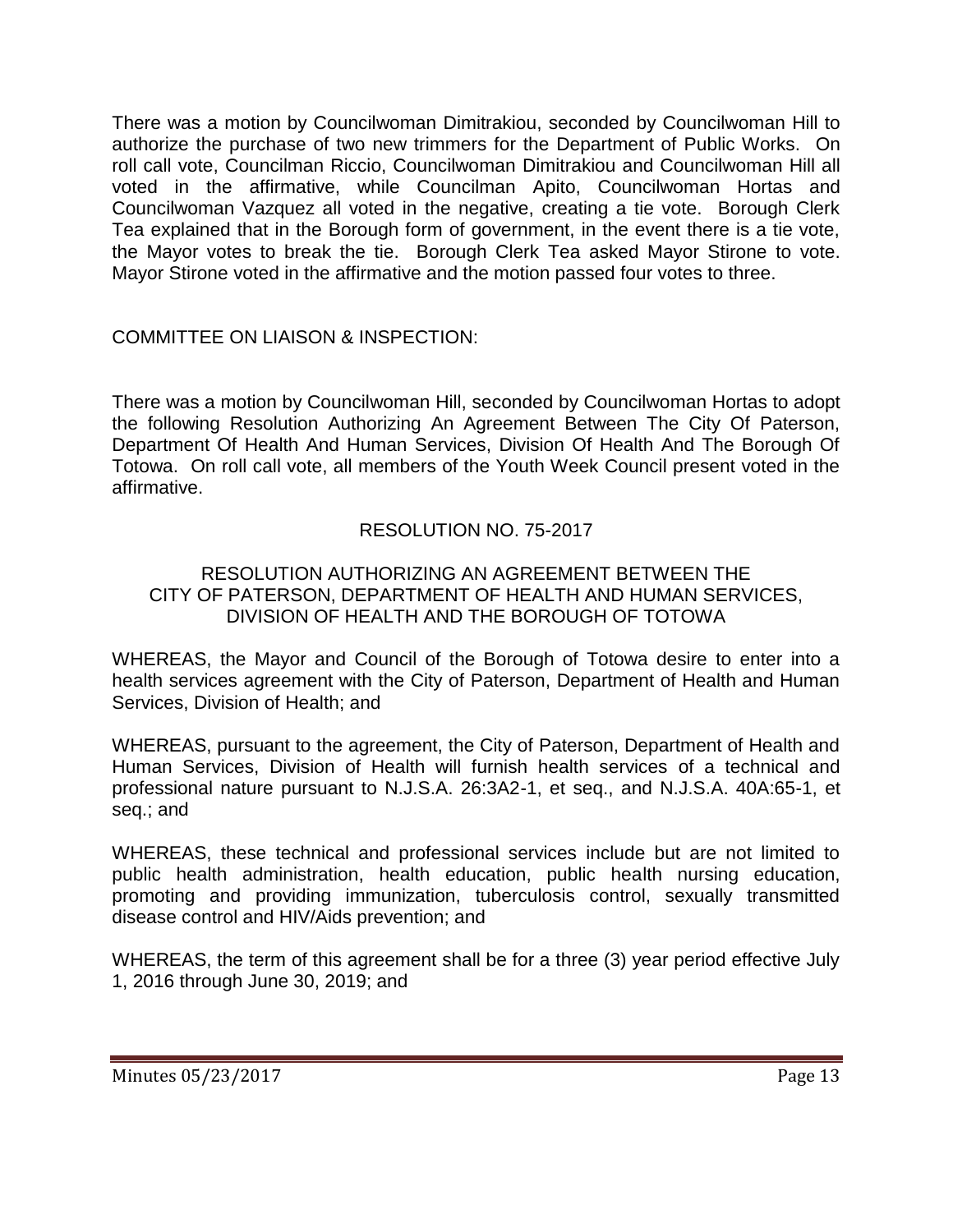WHEREAS, the total cost to the Borough of Totowa for the aforementioned technical and professional services to be provided by the City of Paterson, Department of Health and Human Services, Division of Health for the three (3) year period shall be as follows:

| July 1, 2016 through June 30, 2017 | \$10,901.00 |
|------------------------------------|-------------|
| July 1, 2017 through June 30, 2018 | \$10,901.00 |
| July 1, 2018 through June 30, 2019 | \$10,901.00 |

WHEREAS, the Mayor and Council of the Borough of Totowa desire to enter into this agreement with the City of Paterson, Department of Health and Human Services, Division of Health and memorialize the terms thereof.

NOW, THEREFORE, BE IT RESOLVED, that the Mayor and Council of the Borough of Totowa do hereby authorize the Borough of Totowa to enter into an agreement with the City of Paterson, Department of Health and Human Services, Division of Health for the furnishing of health services of a technical and professional nature pursuant to N.J.S.A. 26:3A2-1, et seq., and N.J.S.A. 40A:65-1, et seq.

BE IT FURTHER RESOLVED, that the Municipal Council of the Borough of Totowa does hereby authorize the Mayor and Municipal Clerk to execute any and all necessary instruments relating thereto.

COMMITTEE ON LEGISLATIVE & ORDINANCES:

There was a motion by Councilwoman Vazquez, seconded by Councilman Apito to introduce on first reading and advertise for public hearing the following entitled ordinance. On roll call vote, all members of the Youth Week Council present voted in the affirmative.

# **ORDINANCE NO. 06-2017**

## **CAPITAL ORDINANCE APPROPRIATING THE SUM OF \$640,000 FOR VARIOUS CAPITAL ACQUISITIONS AND IMPROVEMENTS TO BE UNDERTAKEN BY THE BOROUGH OF TOTOWA AND TO APPROPRIATE \$640,000 FROM THE CAPITAL IMPROVEMENT FUND**

There was a motion by Councilwoman Vazquez, seconded by Councilman Apito to introduce on first reading and advertise for public hearing the following entitled ordinance. On roll call vote, all members of the Youth Week Council present voted in the affirmative.